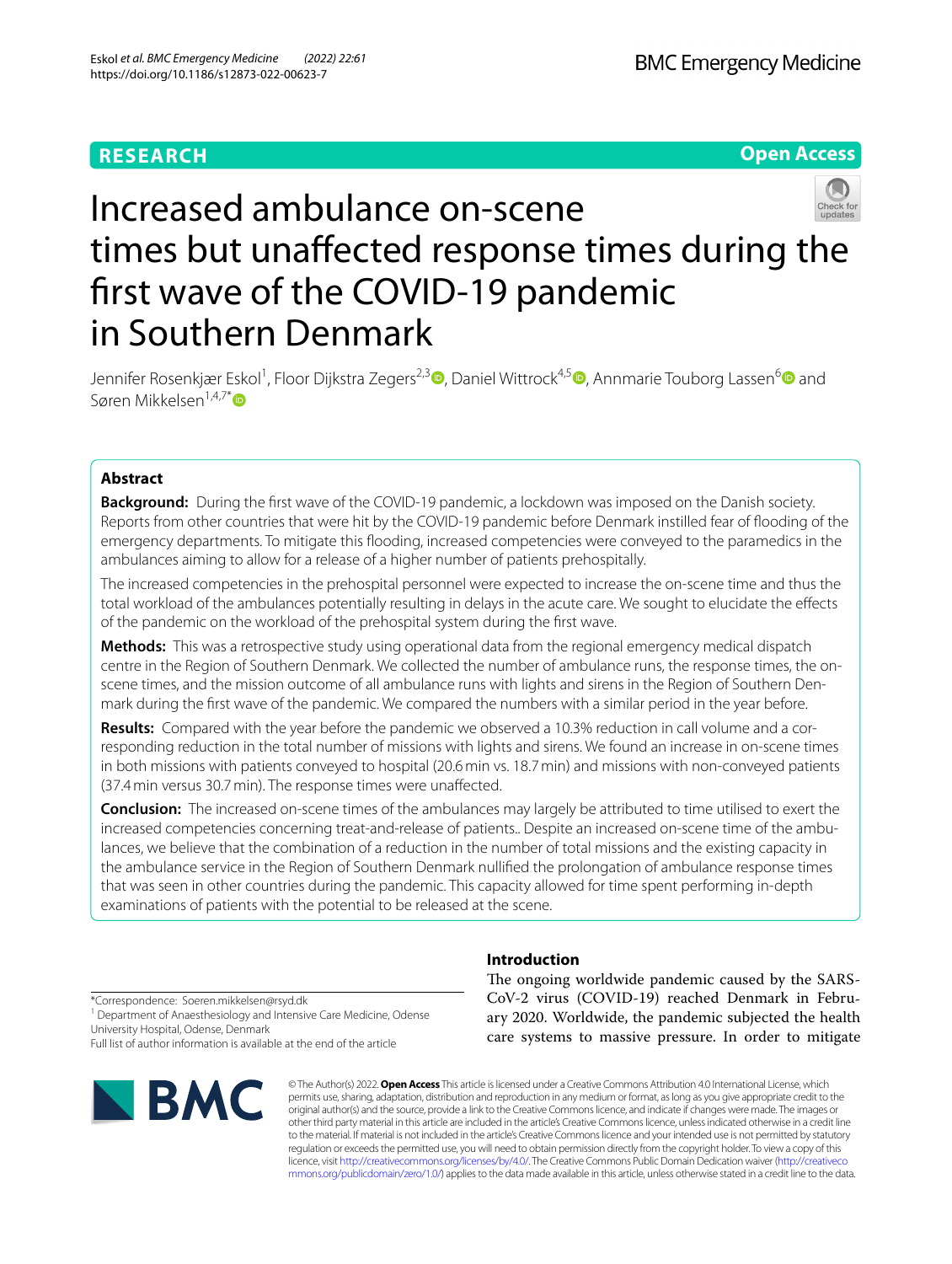the efects of the pandemic, a national lockdown was imposed on Danish society on March 11th<sup>,</sup> 2020. A plethora of measures was imposed in an attempt to reduce the spread of COVID-19. Like in other countries, the measures involved precautions against public assembly of crowds, the shutting down of bars and restaurants, an increased focus on hygiene, and, in general, more outspoken approaches to avoid inter-personal transfer of the virus [[1,](#page-5-0) [2\]](#page-5-1). Among the precautions imposed were specifc mandatory alterations of prehospital procedures, such as the donning of full-body protective gowns and surgical face masks. Furthermore, the prehospital disinfection protocol following patient contact was expanded.

Under normal circumstances, according to the Danish regulations, only very few patients with clearly defned and manageable conditions may be released by the ambulance personnel following treatment. An example of such a condition is hypoglycaemia in a patient with previously known diabetes mellitus or an acute heroin overdose in a known drug addict. In most other conditions, the ambulance personnel is required to transport the patient to a hospital for further evaluation.

A massive flooding of the emergency departments was, however, expected and with the aim of reducing this infux of patients and keeping patients not requiring a hospital visit at bay, several measures were made to increase the paramedics' ability to release patients prehospitally following treatment.

Specifcally, regional test units were implemented allowing for the paramedics to have patients tested for COVID-19 in their homes. This information could increase the foundation necessary for releasing the patients after treatment. Furthermore, the paramedics were encouraged to call for consultation by the telephone from the prehospital physicians applied in mobile emergency care units. These consultations over the telephone were aimed at ensuring that patients with lesser conditions might safely be released at the scene following treatment by the paramedic alone.

In contrast to what was expected, almost immediately following the implementation of the lockdown, a notion occurred among the various branches of the Danish emergency medical system (EMS) that the number of patients contacting the EMS declined.

This notion is well supported by the international literature [\[3](#page-5-2)[–7](#page-5-3)]. It is unknown whether this presumed reduction in the number of tasks did indeed occur in Denmark and whether any changes in the prehospital contact pattern infuenced system variables such as ambulance response time and time spent at the scene in the EMS. Systematically gathered knowledge of the extent and the type of impact an epidemic may exert on prehospital transport may aid in planning for possible future events.

This study is an investigation of the changes in the amount of EMS contacts in the Region of Southern Denmark in the frst 15weeks of the lockdown compared with the identical period the year before the occurrence of the COVID-19 pandemic. Furthermore, we attempted to evaluate whether the EMS was burdened beyond its limits. As a surrogate marker for this measure, we investigated whether any changes in the response times of the ambulances dispatched with sirens and light occurred.

# **Methods**

# **System setting**

Denmark covers  $43,000 \text{ km}^2$  and is populated by 5,800,000 inhabitants. Denmark is divided into fve health regions each responsible for the provision of healthcare in the region. This investigation concerned the EMS in the Region of Southern Denmark. This region comprises 1.2 million inhabitants distributed on  $12,256 \text{ km}^2$ , roughly 20% of the Danish population  $[8]$  $[8]$ . The Danish prehospital emergency medical system is a publicly funded, nationally implemented system providing the same tax-funded prehospital basic service to every citizen in Denmark [[9\]](#page-5-5).

The prehospital system is a three-tiered system in which the basic resource is an ambulance manned with two emergency medical technicians (EMTs) [[10](#page-5-6),  $11$ ]. The prehospital units are dispatched by one of five emergency medical dispatch centres, one in each health region. The dispatcher, usually a nurse or a paramedic (PM), dispatches one of the following: an ambulance, an ambulance and a paramedic, or an ambulance and an anaesthesiologist-manned mobile emergency unit which can be either a ground-based unit (MECU) or one of four helicopters [helicopter emergency medical service (HEMS)]. In total, the Region of Southern Denmark has 70 ambulances, six MECUs at the disposal as well as shared use of the four helicopters in the HEMS. The dispatcher uses a criterion-based tool to assess the severity of the mission and to decide which tiers to activate. This criterion-based decision support tool has been in place since 2011  $[12]$ . The mission characteristics (response time, time spent at the scene, mission outcome), as well as patient variables, are entered into a national electronic patient medical record system [\[13](#page-5-9)]. Apart from missions requiring immediate dispatch of ambulances, second and third-tier responses, the ambulances are used in missions of lesser acuity [\[12\]](#page-5-8) and even as transport vehicles in interhospital transfers of patients.

# **Study design**

This study is a retrospective observational study of prospectively entered data.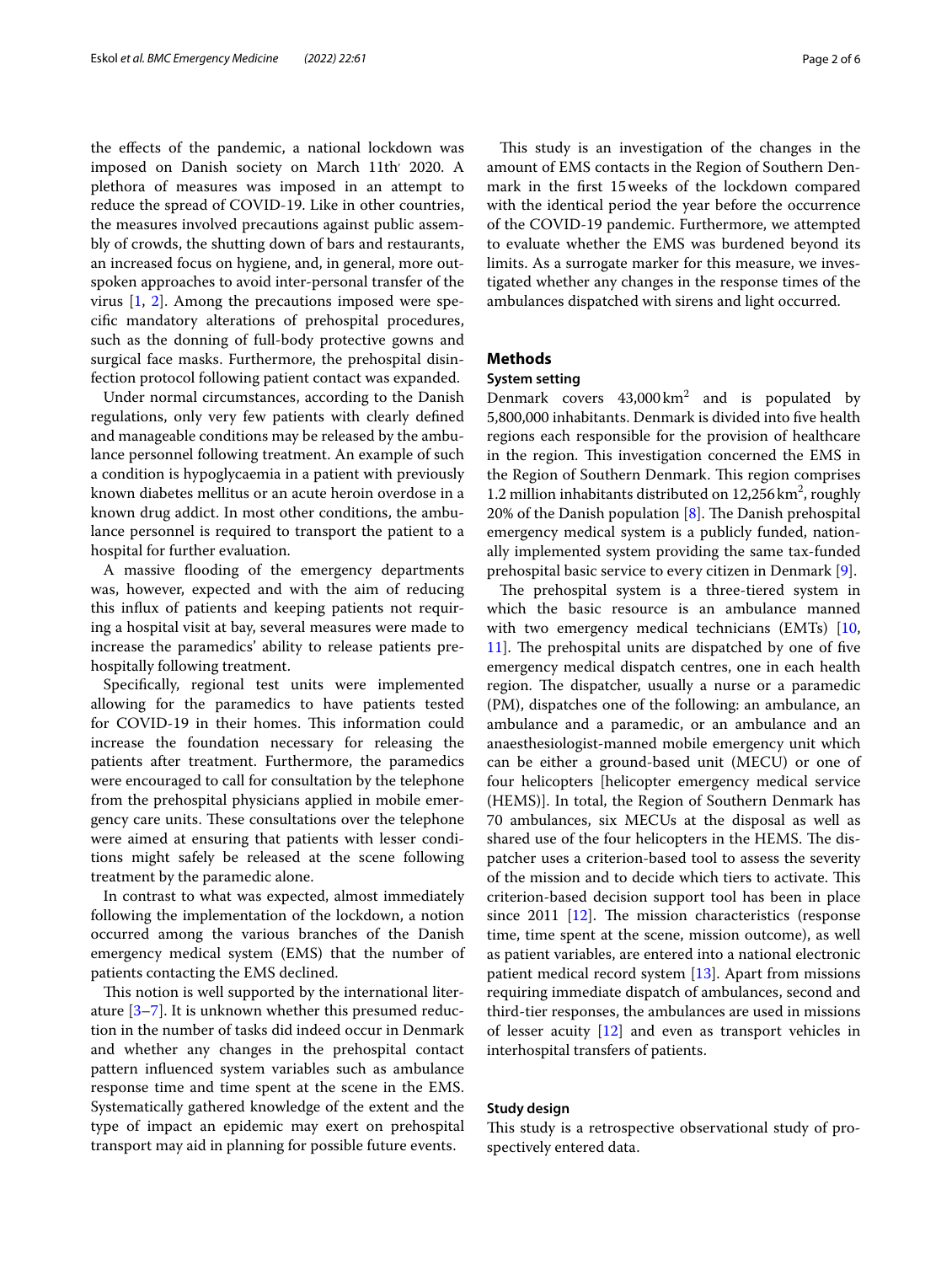# **Data acquisition**

We acquired prospectively registered operational data from the electronic patient medical record system and the dispatch system at the emergency medical dispatch centre in the Region of Southern Denmark. The data obtained did not include any information regarding the patients or the individual EMTs or PMs but included only data regarding the response times of the ambulances and the on-scene time of the ambulances. We studied the period of lockdown and a similar period one year before the lockdown. We thus compared the operational data concerning the weeks 11–25 in the year 2020 (the period defning the frst wave of the COVID-19 epidemic in Denmark) with weeks 11–25 in the year 2019.

We included all missions in which an ambulance was dispatched with lights and sirens. For each mission, we registered the response time of the ambulance and the time spent at the scene by the ambulance personnel. In our analyses of time spent at the scene, we distinguished between missions in which the patient was admitted to the hospital and missions in which the patient was released at the scene. The time spent at the scene was calculated as the diference in the timestamps recorded when the ambulance reached the prehospital scene and when the transport of the patient was initiated. For nonconveyed patients, time at the scene was calculated as the diference in the timestamps recorded when the ambulance reached the prehospital scene, and the emergency medical technicians reported the ambulance available again. We further recorded the total on-scene time of all ambulances dispatched with lights and sirens in the two periods regardless of mission outcome. All the time indications were reported in minutes.

# **Descriptive analysis and statistical methods**

Data are presented as medians and quartiles. All data were analysed using non-parametric statistics (the Chisquare test or the Kruskal-Wallis tests for equality in populations, and Wilcoxon rank-sum test to compare response times in the two diferent periods). Diferences were considered significant when  $p < 0.05$ . Data were analysed using  $R$  4.0.3 (The R Foundation for Statistical Computing, Vienna, Austria [\[14\]](#page-5-10) and STATA 17.0 (Stata-Corp, College Station, Texas, USA).

# **Ethical approvals**

As only operational data were studied, no person-identifiable data were accessed or used. Thus, according to the Danish Legislation, no scientifc ethical approvals were required. The handling of data was thus carried out in strict accordance with the regional and national legislation.

# **Consent for publication**

Not applicable.

# **Results**

Overall, from March 12th through June 21st 2020 which encompasses the weeks 11–25 (the frst wave of the COVID-19 pandemic in Denmark) the total call volume of the emergency medical dispatch centre in the Region of Southern Denmark decreased by 10.3% from 29,745 calls in 2019 to 26,683 calls in 2020. In the weeks 11–25 in 2019 (March 11th – June 23rd), the calls resulted in the dispatch of an ambulance 15,678 times. In weeks 11–25 in 2020, the calls to the emergency medical dispatch centre resulted in the dispatch of 13,989 ambulances. This corresponds to a 10.4% reduction in the number of patients treated. Of these patients, 83.7% were transported to a hospital during the COVID-epidemic while 86.2% were transported to the hospital the year before the epidemic. This difference was significant  $(p < 0.001)$ . Thus, a greater proportion and a greater absolute number of patients were released at the scene following treatment in 2020 compared to 2019. The time spent at the scene by ambulances dispatched with lights and sirens difered between the two periods. In 2020, for each ambulance run, signifcantly more time was spent at the scene than in 20[1](#page-3-0)9  $(p < 0.001)$  (Table 1). In spite of fewer ambulance runs during the initial wave of the pandemic, the total time spent at the scene by ambulances dispatched with lights and sirens during the weeks 11–25 in 2020 was 383,604 min compared to 364,605 in 2019. This corresponds to a 5.2% increase ( $p < 0.001$ ). There was no difference in the response times of the ambulances in the two periods ( $p = 0.98$ ). The median response time thus was 7.0min in both periods. For details, see Table [1.](#page-3-0)

# **Discussion**

We observed a 10.3% reduction in call volume and a corresponding reduction in the total number of ambulances dispatched with lights and sirens in the Region of Southern Denmark during the frst wave of the COVID-19 epidemic compared with the year before the pandemic. The time spent at the scene treating patients that were released following treatment increased by approximately 20% during the COVID-19 epidemic compared with the year before. The time spent at the scene in patients transported to hospitals also increased but only by 10% compared with the year before. These changes did not cause any changes in the response times.

Like our fndings, a reduction in the number of EMS missions during the COVID-19 pandemic (and correspondingly in the number of visits to the emergency departments) has been described by other authors [[3–](#page-5-2)[7\]](#page-5-3). Many diferent explanations have been proposed: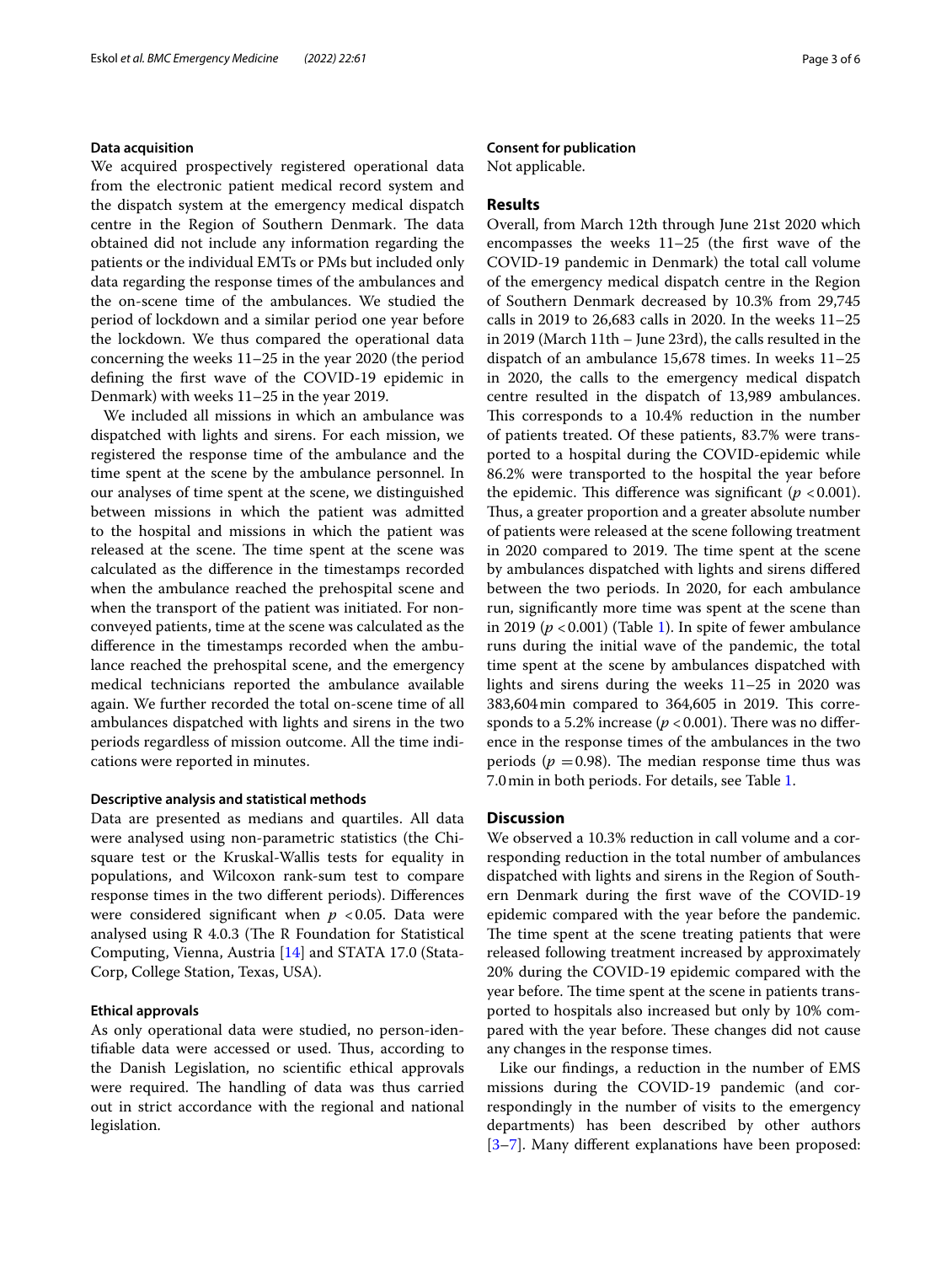<span id="page-3-0"></span>

| Table 1 The total call volume, number of patients, the mission outcome, the expenditure of time in all missions with and without |
|----------------------------------------------------------------------------------------------------------------------------------|
| transport of patients, and the response times during the 15 weeks of the initial wave of the COVID-19 pandemic in the Region of  |
| Southern Denmark compared with the same period the year before the pandemic. All ambulances dispatched with sirens and lights    |
| entered into the analyses. Data presented as numbers and percentages or minutes and quartiles                                    |

|                                                                                | 2019              | 2020                | <i>p</i> -value |
|--------------------------------------------------------------------------------|-------------------|---------------------|-----------------|
| Total call volume                                                              | 29,745            | 26,683              | N/A             |
| Total number of patients attended to with ambulances with<br>sirens and lights | 15,678            | 13.989              | N/A             |
| Number of patients released at the scene                                       | 2160 (13.8%)      | 2274 (16.3%)        | < 0.001         |
| Number of patients transported to hospital                                     | 13,518 (86.2%)    | 11,715 (83.7%)      |                 |
| Minutes spent at the scene (released patients)                                 | 30.7 (19.8–44.3)  | 37.4 (25.9–51.7)    | < 0.001         |
| Minutes spent at the scene (transported patients)                              | 18.7 (13.7–24.8)  | $20.6(14.8 - 27.5)$ | < 0.001         |
| Response time in minutes                                                       | $7.0(4.8 - 10.3)$ | $7.0(4.8 - 10.2)$   | 0.98            |

Lifestyle changes brought about by the imposed lockdown may have infuenced the propensity to become injured in driving accidents or other recreational activities [[15](#page-5-11)[–19](#page-5-12)]. It is also possible that the fear of contagion of SARS-CoV-2 has reduced the incentive to call for emergency medical assistance [\[6](#page-5-13)]. It has even been reported that patients have refrained from calling on the health care system for fear of "disturbing" the system during the pandemic  $[20]$ . The decrease in EMS activations is likely not entirely explained by societal changes implemented in response to COVID-19, but also in the public's perception of the workload within the hospitals, which may have led to behavioural changes. The observed decrease in the present study may be explained by the shutting down of almost all of the Danish society that in itself might have led to a reduction in the number of traffic accidents, a reduction in the number of domestic accidents, and a reduction in the number of incidents related to the gathering of people. Other possible reasons may be that patients could be avoiding the EMS for fear of acquiring a SARS-CoV-2 infection.

In contrast to the present study and other related studies, a study from New York reported a signifcant increase in demands on the EMS resources of 60% compared with the same period the year before the pandemic. The majority of this increase was the result of an increase in calls regarding respiratory or cardiovascular cases [\[21](#page-5-15)].

The differences between the findings in our study and similar studies and the fndings in the study by Prezant et al. [[21\]](#page-5-15) may refect organisational diferences in the public's factual or perceived access to acute health care. In Denmark, health care is funded by taxes and is without immediate costs to the patient. This applies to both visits at the general practitioner and acute hospital care. Thus, in general, there probably is overall confidence that sufficient emergency and non-emergency services exist and alternative resources for low acuity conditions (primary care physicians, other healthcare clinicians) are trusted even during a pandemic. Thus, it is probable that in Denmark, the emergency medical dispatch system was not used as a frst choice in lowacuity situations.

The overall findings that the on-scene time was prolonged have been reported by other ambulance services during the COVID-19 pandemic  $[22-24]$  $[22-24]$ . The interim guidelines issued by the World Health Organization in March 2020 stated that personal protective equipment (medical masks, gowns, gloves, and eye protection) (PPE) should be applied when transporting suspected COVID-19 patients to the hospital [[25](#page-5-18)]. In the Region of Southern Denmark, these guidelines were adopted by the ambulance services and consequently, the time spent applying PPE necessarily was added to the patient access interval or the on-scene time. The increase in patients released at the scene and the longer time spent at the scene for these patients was probably the result of a deliberate assignment of increased competencies to the ambulance personnel in evaluating patients and deciding who might be released at the scene following prehospital treatment. Thus, to reduce crowding at the emergency departments, specifc prehospital units manned with experienced paramedics were established with the aim of performing an in-depth evaluation of the patient followed by consultations with in-hospital physicians or prehospital physicians regarding the appropriateness of leaving some patients at home. Similar systems were developed in other emergency medical systems resulting in an increased number of prehospital patients that could be released at the scene following treatment [\[5\]](#page-5-19).

In contrast with other studies that reported prolonged response times during the COVID-19 epidemic [[21,](#page-5-15) [24](#page-5-17), [26\]](#page-5-20), the EMS in the Region of Southern Denmark managed to retain a normal response time for ambulances during the frst wave of the COVID-19 pandemic.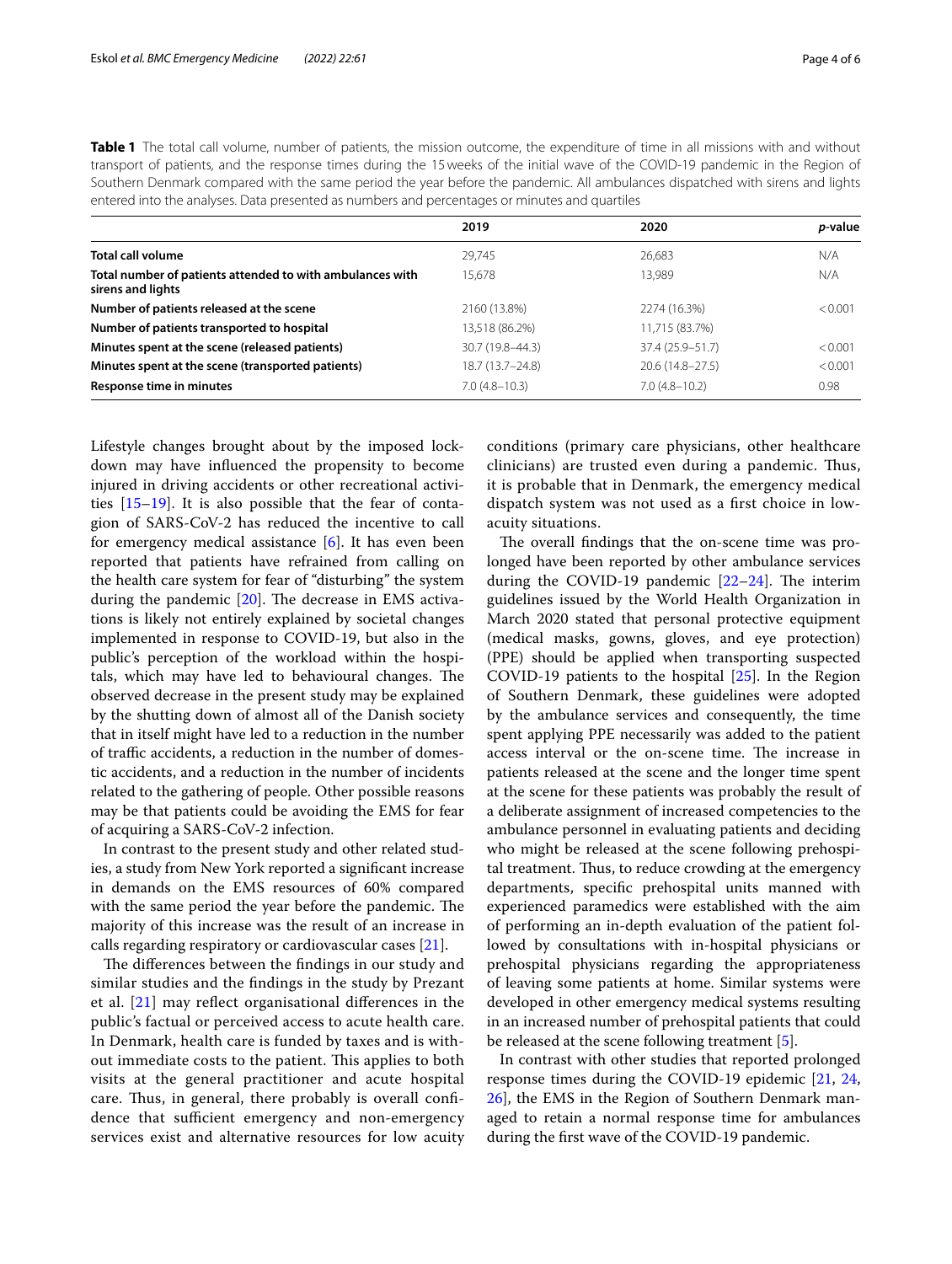The number of ambulances available in the Region of Southern Denmark did not change between the two periods. Nor did the dispatch practices change. Thus, in all other respects than increased competencies of the paramedics and the incentives made for the prehospital personnel to either release patients at the scene based on the examinations and tests performed by the paramedics or based on consultations with in-hospital or prehospital physicians, the system remained static during the two observational periods.

Should the EMS have had less bufering capacity, an increased workload in an otherwise static system would lead to increased response times. The fact that no increase in response times was observed despite an increase in onscene time may thus be attributed to a combination of the reduced demand for ambulances combined with the existence of a system with an acceptable buffering capacity.

# **Limitations**

One major limitation in this study is that only operational data were analysed. No person-identifable data were investigated. As such, no measures of the distribution of diagnoses can be made, just as no discussion regarding mortality within specifc ICD-10 classifcation diagnosis chapters can be made. Thus, the study does not address the nature of the missions nor the individual events that led to a citizen requesting an ambulance. In contrast to the data regarding ambulance runs, the data on call volume could not be obtained on a weekly basis rather were collected monthly. Thus, data on call volumes are slightly less accurate than data on ambulance runs.

A further limitation to this study is that it did not investigate the impact of the COVID-pandemic on the emergency departments. This has, however, been done previously on a Danish national basis, where the governmental national 'shelter at home' order was associated with a marked reduction in unplanned hospital attendances [\[27\]](#page-5-21).

## **Strengths**

The strengths of this study lie in the organisation of the prehospital services in the Region of Southern Denmark. The dispatch of all the ambulances in the region is carried out from one dispatch centre. As no ambulances can be dispatched in the region unless dispatched by the emergency medical dispatch centre, data completeness is assured.

# **Conclusion**

The COVID-19 pandemic resulted in a reduction in call volume to the emergency medical dispatch centre and a reduction in the number of ambulances dispatched.

The time spent at the scene was significantly increased as was the number of patients released following treatment. This increased time at the scene was probably the combined result of the application of PPE and the implementation of prehospital measures to treat and release more patients at home. Despite this increase in time spent at the scene, no increase in response times was recorded. We believe that the combination of a reduction in the number of missions combined with the capacity of the ambulance service in the Region of Southern Denmark probably nullifed the prolongation of ambulance response times that was seen in other countries. Thus, we found that there was a capacity in the EMS to allow for more elaborate investigations performed by the EMS personnel with the aim of releasing a larger number of patients at the scene following prehospital treatment.

#### **Acknowledgments**

Not applicable.

## **Authors' contributions**

JRE and SM contributed to this manuscript with the idea and design of the study, acquisition of data, analysis of data, drafting and revision of the manuscript. FDZ and DW contributed to this manuscript with design as well as the acquisition of data and revision of the manuscript. ATL contributed to this manuscript with analysis of data, drafting and revision of the manuscript. All authors read and approved the fnal manuscript.

#### **Funding**

No external funding was obtained.

#### **Availability of data and materials**

The datasets generated and/or analysed during the current study are publicly available as a supplemental fle. For interpretation of headings in the dataset please contact the corresponding author on reasonable request.

## **Declarations**

## **Ethics approval and consent to participants**

As only operational data were studied, no person-identifable data were accessed or used. Thus, according to the Danish Legislation, no scientifc ethical approvals were required.

#### **Consent for publication**

Not relevant given the reporting of operational data only.

## **Competing interests**

All authors report no conficts of interest.

#### **Author details**

<sup>1</sup> Department of Anaesthesiology and Intensive Care Medicine, Odense University Hospital, Odense, Denmark. <sup>2</sup> Center for Clinical Epidemiology, Odense University Hospital, Odense, Denmark. <sup>3</sup> Research Unit of Clinical Epidemiology, Department of Clinical Research, University of Southern Denmark, Odense, Denmark. <sup>4</sup>The Prehospital Research Unit, Region of Southern Denmark, Odense University Hospital, Odense, Denmark.<sup>5</sup> Ambulance Syd, The Emergency Medical System of the Region of Southern Denmark, Odense, Denmark. <sup>6</sup> Emergency Medicine Research Unit, Odense University Hospital, Odense, Denmark.<sup>7</sup> Department of Regional Health Research, University of Southern Denmark, Odense, Denmark.

# Received: 3 February 2022 Accepted: 5 April 2022Published online: 09 April 2022